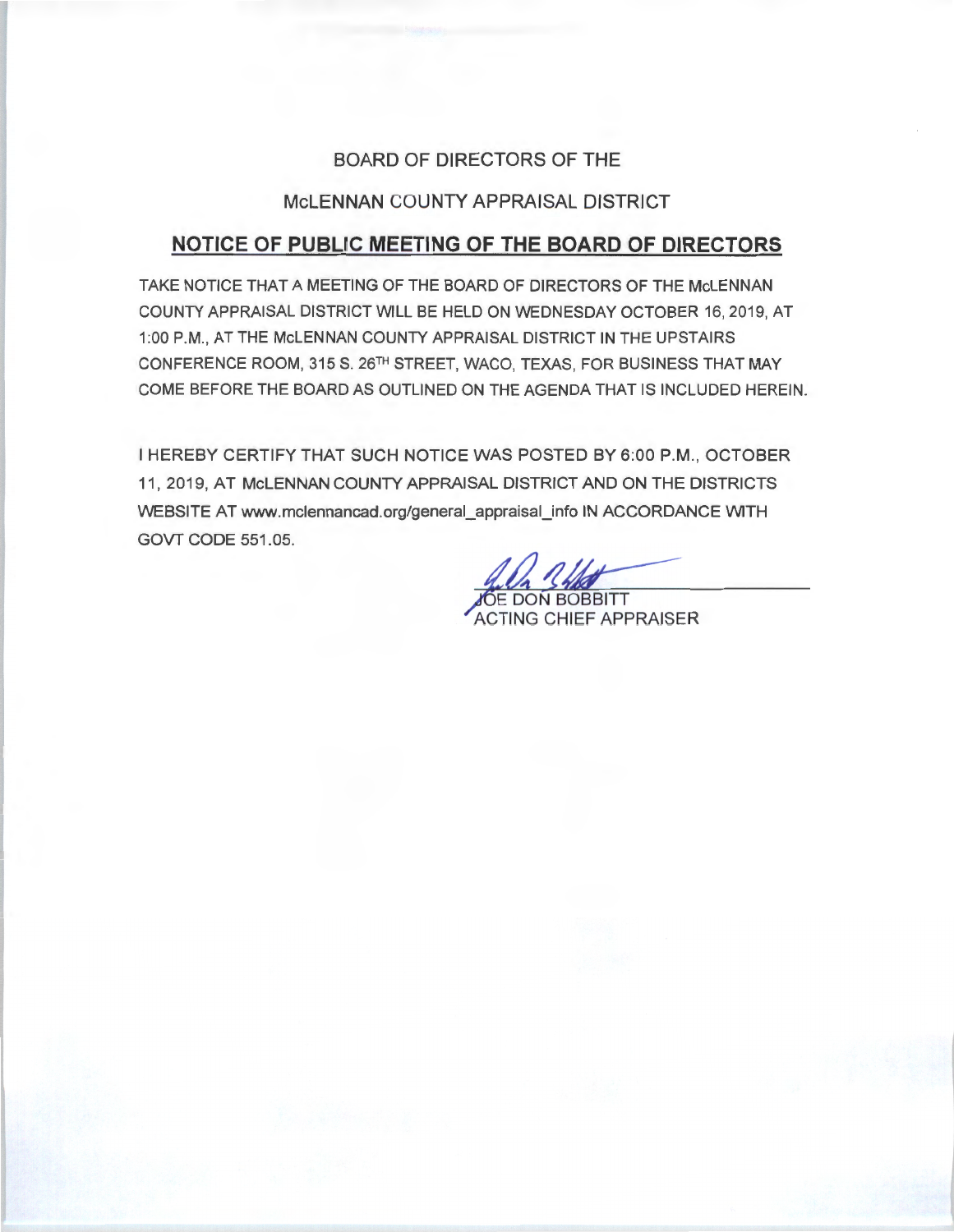#### BOARD OF DIRECTORS MEETING OCTOBER 16, 2019, 1:00 P.M. MCLENNAN COUNTY APPRAISAL DISTRICT 3 15 S. 26TH STREET WACO, TEXAS 76710

#### **AGENDA**

#### MEETING CALLED TO ORDER

#### **PUBLIC COMMENT**

#### **BUSINESS SESSION**

## **ITEMS REQUIRING BOARD ACTION**

- I. MINUTES OF SEPTEMBER 12, 2019, MEETING
- 2. CONSIDER HIRING STRATEGIC GOVERNMENT RESOURCES, LLC. AS A CONSULTANT
- 3. CONSIDER HIRING TEAM CONSULTING AS APPRAISAL CONSULTANT
- 4. BOARD TO CONSIDER RESOLUTION 20 19-4 TO COMMIT OR RETURN FUNDS NOT PREVIOUSLY DETERMINED, REALLOCATE COMMITTED FUNDS AND TO RENAME GENERAL RESERVE FUND
- 5. RESOLUTION 2019-5 TO INCREASE ARB MEMBERSHIP TO 17
- 6. PURCHASE MOBILE APPRAISAL TECHNOLOGY
- 7. CONTRACT WITH HARRIS GOVERN FOR DISASTER RECOVERY SERVICE AND/OR OFFSITE BACKUP
- 8. REVIEW AND ADOPT INVESTMENT POLICY

#### **DISCUSSION ITEMS**

- 9. INCREASE NUMBER OF STAFF
- 10. PURCHASE OR LEASE OF MAIL INSERTER
- 11. SB2 MAILING REQUIREMENTS

## **MANAGEMENT AND COMMITTEE REPORTS**

- 12. TAXPAYERLIAISONREPORT. a. TAXPAYERCOMPLAINTS-JOHN MABRY
- 13. CHIEF APPRAISER REPORT TO INCLUDE UPDATES REGARDING: APPRAISALS, ARB, ARBITRATIONS, LAWSUITS, TRAINING & EDUCATION, OPEN RECORDS REQUESTS, MCAD BUILDING, MCAD CONTRACTS, PVS RESULTS, AND MISCELLANEOUS ISSUES

Continued on Page 2